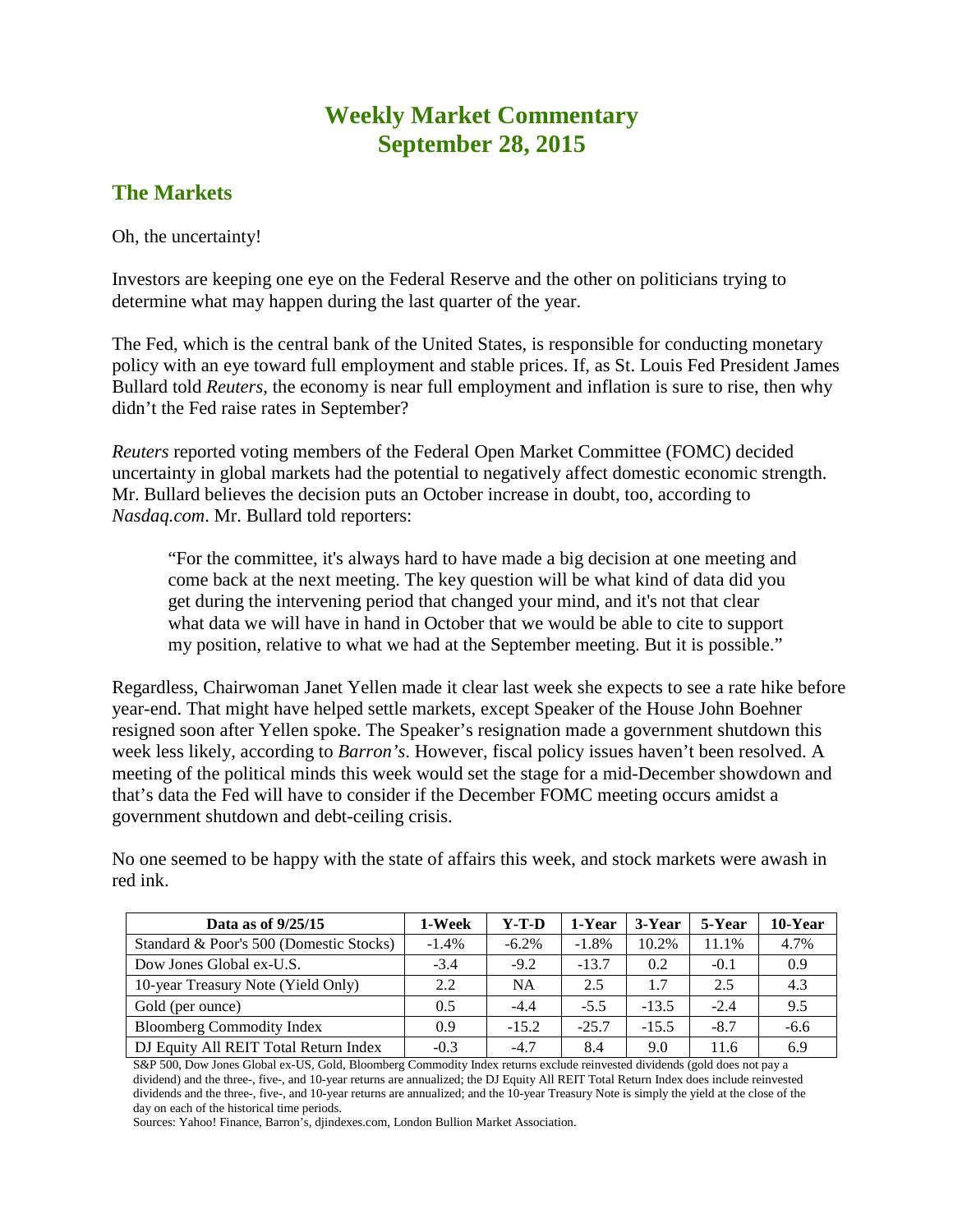Past performance is no guarantee of future results. Indices are unmanaged and cannot be invested into directly. N/A means not applicable.

**WHAT WILL THEY SAY?** Soon, cars will be able to talk with one another. Vehicle-to-vehicle communication (V2V) has been tested in Ann Arbor, Michigan, a relatively mild and polite Midwestern town. Now, V2V is being rolled out in New York City, along with technology that allows traffic signals to contribute their two cents. Just imagine what a New York cab might have to say to another New York cab that changes lanes without signaling.

Okay, it's nothing like that.

The idea is to reduce traffic accidents. If a dangerous situation arises an alert sounds. *Gizmodo.com* described it like this:

"These sensors send out signals over a specific wireless spectrum band and also receive them from other vehicles, creating a network of communicating sensors that ping when there's danger… A secondary form of the technology, called Vehicle-to-Infrastructure, does the same thing – but with sensors embedded in stop signs, traffic lights, and other pieces of road infrastructure."

Soon, people will be able to install V2V on smartphones so they can ping a warning to approaching cars as well.

While V2V seems like a good idea, pinging a warning to a distracted driver moments before a crash and expecting them to respond appropriately may be asking too much. *The Economist* suggests that automation – giving vehicles the ability to take over – cannot be far behind. "Depending on how you look at it, that's a good thing – or terrifying… opening cars and buses up to computerized control also means opening them up to hackers… Imagine the fun they could have if thousands more vehicles could be controlled from computers or smartphones."

Ultimately, intelligent transportation systems are expected to optimize the number of vehicles that can use roadways, helping save money that would otherwise be spent on expanding infrastructure to accommodate population growth.

## **Weekly Focus – Think About It**

"Forgiveness is the fragrance that the violet sheds on the heel that has crushed it.

*--Mark Twain, American writer*

Best regards,

John F. Reutemann, Jr., CLU, CFP®

P.S. Please feel free to forward this commentary to family, friends, or colleagues. If you would like us to add them to the list, please reply to this e-mail with their e-mail address and we will ask for their permission to be added.

Investment Advice and Financial Planning offered through Research Financial Strategies, a registered investment advisor.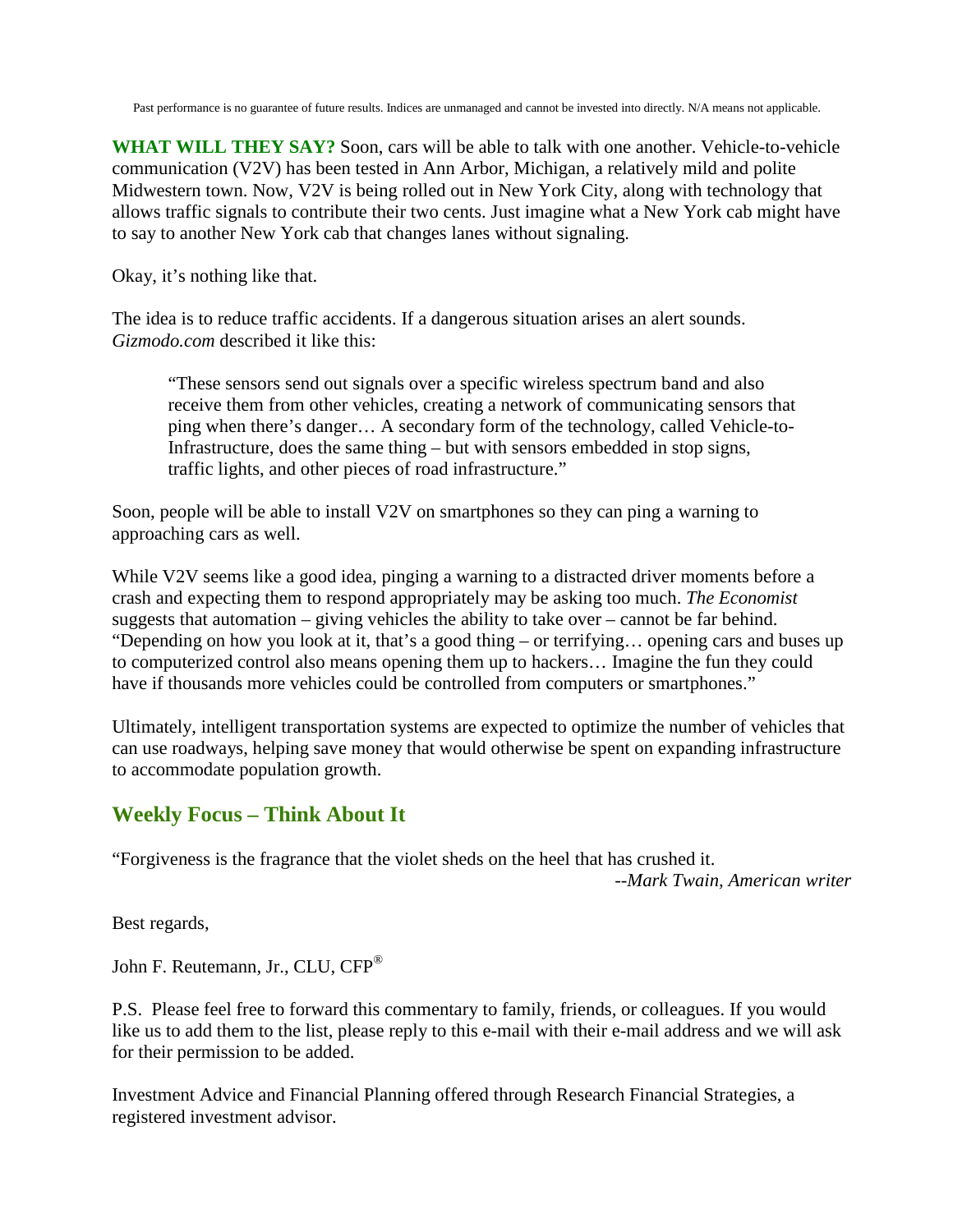\* These views are those of Peak Advisor Alliance, and not the presenting Representative or the Representative's Broker/Dealer, and should not be construed as investment advice.

\* This newsletter was prepared by Peak Advisor Alliance. Peak Advisor Alliance is not affiliated with the named broker/dealer.

\* Government bonds and Treasury Bills are guaranteed by the U.S. government as to the timely payment of principal and interest and, if held to maturity, offer a fixed rate of return and fixed principal value. However, the value of fund shares is not guaranteed and will fluctuate.

\*Corporate bonds are considered higher risk than government bonds but normally offer a higher yield and are subject to market, interest rate and credit risk as well as additional risks based on the quality of issuer coupon rate, price, yield, maturity, and redemption features.

\* The Standard & Poor's 500 (S&P 500) is an unmanaged group of securities considered to be representative of the stock market in general. You cannot invest directly in this index.

\* The Standard & Poor's 500 (S&P 500) is an unmanaged index. Unmanaged index returns do not reflect fees, expenses, or sales charges. Index performance is not indicative of the performance of any investment. \* The Dow Jones Global ex-U.S. Index covers approximately 95% of the market capitalization of the 45 developed and emerging countries included in the Index.

\* The 10-year Treasury Note represents debt owed by the United States Treasury to the public. Since the U.S. Government is seen as a risk-free borrower, investors use the 10-year Treasury Note as a benchmark for the long-term bond market.

\* Gold represents the afternoon gold price as reported by the London Bullion Market Association. The gold price is set twice daily by the London Gold Fixing Company at 10:30 and 15:00 and is expressed in U.S. dollars per fine troy ounce.

\* The Bloomberg Commodity Index is designed to be a highly liquid and diversified benchmark for the commodity futures market. The Index is composed of futures contracts on 19 physical commodities and was launched on July 14, 1998.

\* The DJ Equity All REIT Total Return Index measures the total return performance of the equity subcategory of the Real Estate Investment Trust (REIT) industry as calculated by Dow Jones.

\* Yahoo! Finance is the source for any reference to the performance of an index between two specific periods.

\* Opinions expressed are subject to change without notice and are not intended as investment advice or to predict future performance.

\* Economic forecasts set forth may not develop as predicted and there can be no guarantee that strategies promoted will be successful.

\* Past performance does not guarantee future results. Investing involves risk, including loss of principal.

\* You cannot invest directly in an index.

\* Consult your financial professional before making any investment decision.

\* Stock investing involves risk including loss of principal.

\* To unsubscribe from the Research Financial Strategies Weekly Market Commentary please click here

## Sources:

[http://www.federalreserve.gov/faqs/about\\_12594.htm](http://www.federalreserve.gov/faqs/about_12594.htm)

<http://www.reuters.com/article/2015/09/19/usa-fed-idUSL1N11P0NL20150919>

[http://www.nasdaq.com/article/feds-bullard-prudent-fed-policy-calls-for-higher-shortterm-rates--2nd](http://www.nasdaq.com/article/feds-bullard-prudent-fed-policy-calls-for-higher-shortterm-rates--2nd-update-20150925-00433)[update-20150925-00433](http://www.nasdaq.com/article/feds-bullard-prudent-fed-policy-calls-for-higher-shortterm-rates--2nd-update-20150925-00433)

[http://www.barrons.com/articles/vw-offers-a-lesson-in-perfidy-so-does-turing-pharmaceuticals-](http://www.barrons.com/articles/vw-offers-a-lesson-in-perfidy-so-does-turing-pharmaceuticals-1443248114?mod=BOL_hp_we_columns)[1443248114?mod=BOL\\_hp\\_we\\_columns#](http://www.barrons.com/articles/vw-offers-a-lesson-in-perfidy-so-does-turing-pharmaceuticals-1443248114?mod=BOL_hp_we_columns) (*or go to*

[http://peakclassic.peakadvisoralliance.com/app/webroot/custom/editor/09-28-15\\_Barrons-](http://peakclassic.peakadvisoralliance.com/app/webroot/custom/editor/09-28-15_Barrons-VW_Offers_a_Lesson_in_Perfidy-Footnote_4.pdf)

[VW\\_Offers\\_a\\_Lesson\\_in\\_Perfidy-Footnote\\_4.pdf](http://peakclassic.peakadvisoralliance.com/app/webroot/custom/editor/09-28-15_Barrons-VW_Offers_a_Lesson_in_Perfidy-Footnote_4.pdf)

[http://www.barrons.com/mdc/public/page/9\\_3063-economicCalendar.html?mod=BOL\\_Nav\\_MAR\\_hpp](http://www.barrons.com/mdc/public/page/9_3063-economicCalendar.html?mod=BOL_Nav_MAR_hpp) (*click on U.S. & Intl Recaps, "What's eating equities", then scroll down to the Global Stock Market Recap Chart*) (*or go to* [http://peakclassic.peakadvisoralliance.com/app/webroot/custom/editor/09-28-15\\_Barrons-](http://peakclassic.peakadvisoralliance.com/app/webroot/custom/editor/09-28-15_Barrons-Global_Stock_Market_Recap_Chart-Footnote_5.pdf)[Global\\_Stock\\_Market\\_Recap\\_Chart-Footnote\\_5.pdf](http://peakclassic.peakadvisoralliance.com/app/webroot/custom/editor/09-28-15_Barrons-Global_Stock_Market_Recap_Chart-Footnote_5.pdf)